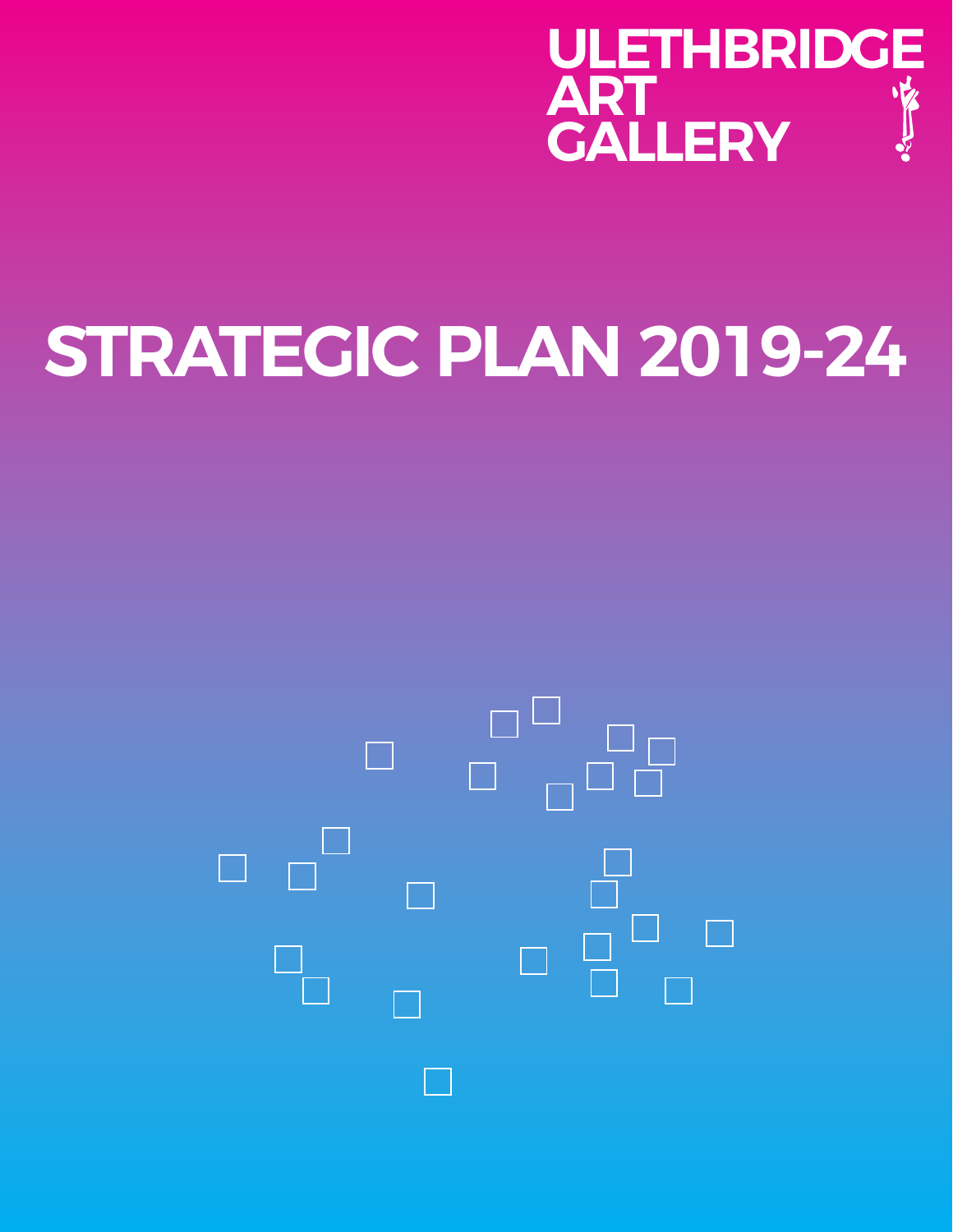# **VISION STATEMENT**

**Located on Treaty 7 territory, the traditional land of Niitsitapi (Blackfoot Confederacy), the University of Lethbridge Art Gallery is an accessible space that fosters visibility to the arts through diverse community engagement, supported by sustainable infrastructure, and founded on relationships, consultation, and education.**

**The University of Lethbridge Art Gallery wants to be the most accessible art gallery in Canada. We want to make a difference in people's lives by providing access for a diversity of people to the art that we house in our collection and that we display. We embrace the Blackfoot teaching that those with knowledge have a responsibility to care for and to share that knowledge.**

# **ARTISTIC STATEMENT**

**The artistic vision driving the University of Lethbridge Art Gallery's exhibitions and programs is to generate deeply meaningful engagement with art in order to spark contemplation, learning, and dialogue amongst a diverse group of people.**

**The three pillars guiding this vision are: ART IS RELEVANT – art sparks curiosity, invites learning, and crosses barriers; RESEARCH – the Art Gallery partners with scholars to study what is involved with effective public engagement and works with artists as long-term research partners; and FOUNDATION – we can only achieve our goal with a strong foundation of staff, resources, infrastructure, and a well-managed art collection.**

## **MISSION STATEMENT**

**Our public programs, events, and exhibitions connect diverse communities, contemporary artists, and art collections. Let us give you a place to talk, think, create, and learn. For a meaningful experience, come through our door.**

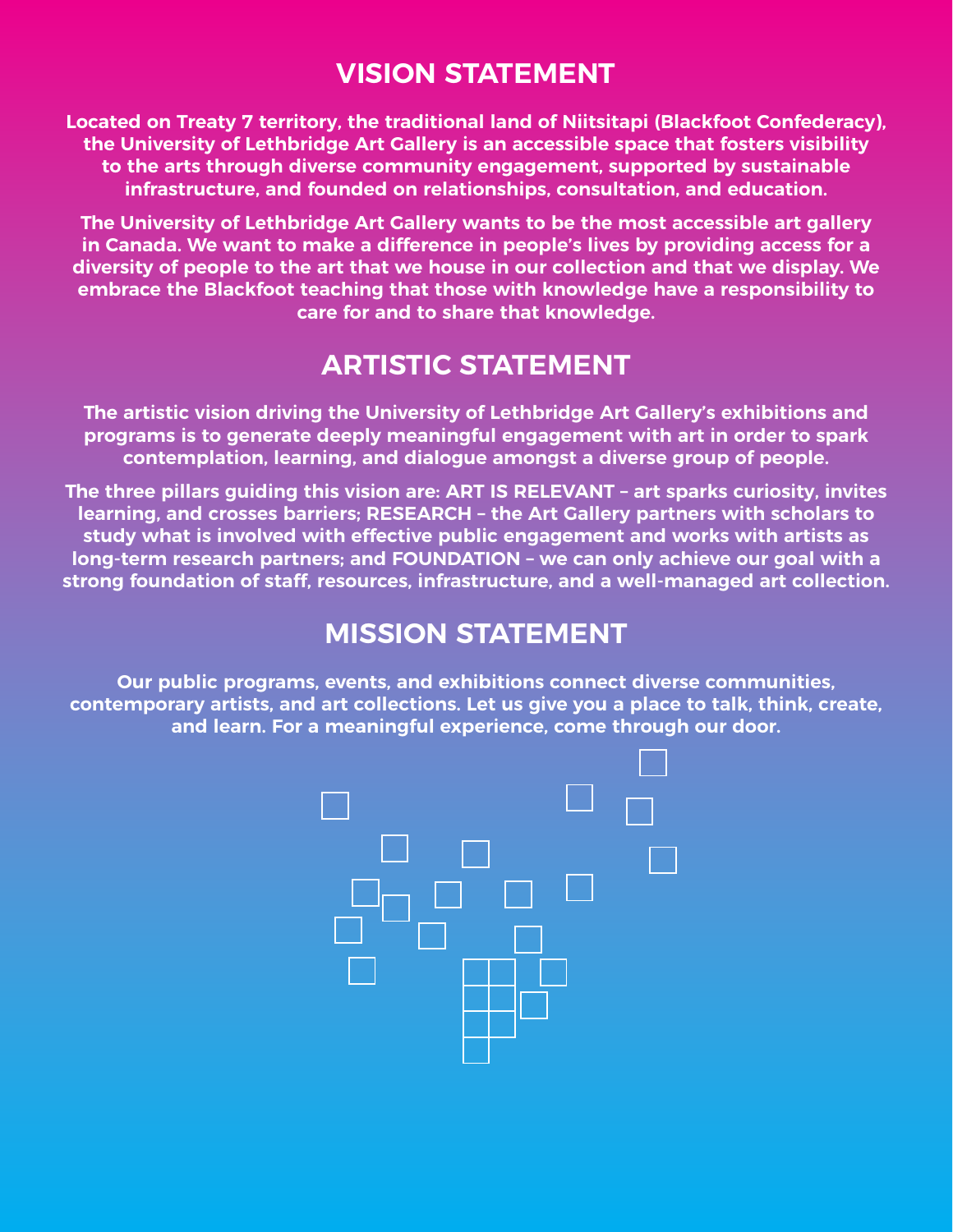# **CORE VALUES & PRINCIPLES**

#### **LEARNING**

**We are here to mentor, share, and exchange ideas.**

## **HONOURING**

**We honour the territory, the people, the cultures, and personal experience of all who come through our door.**

## **SUSTAINABILITY**

**We work toward an environmentally conscious practice and space.**

## **ACCEPTANCE**

**We will use discretion and empathy to interpret context.**

#### **SAFETY**

**Students, staff, guests, artist, funds, and the art collection will be safe.**

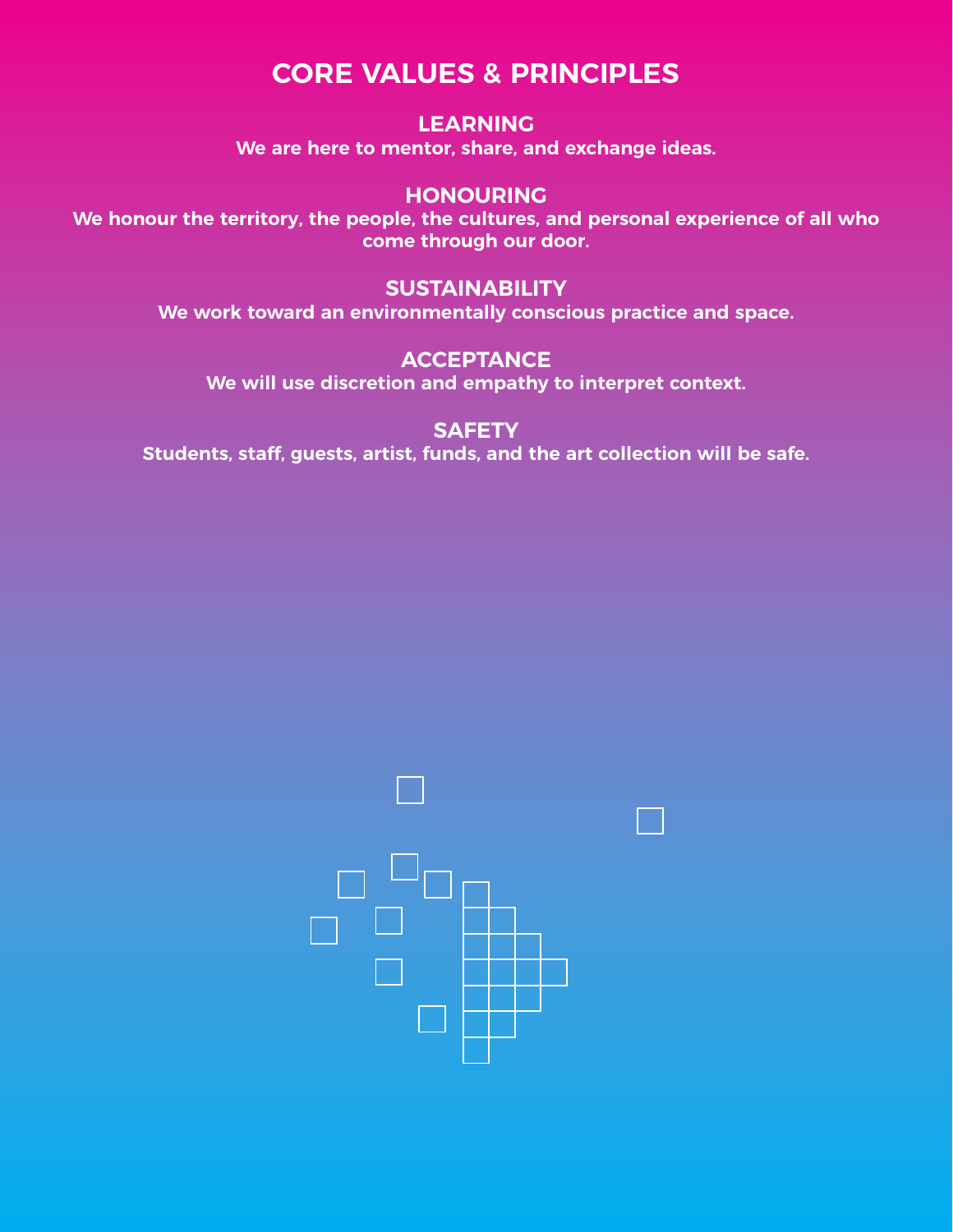## **GOALS**

## **SECURE INDEPENDENT FUNDING SOURCES**

**In collaboration with the Art Gallery Advisory Committee and in consultation with uLethbridge Advancement, create a fundraising campaign for immediate programming support for the Art Gallery identifying current and future donors, and set goals with respect to securing major donors.** 

#### **IMPROVE PHYSICAL ACCESSIBILITY**

**To enhance visitor experiences, increase traffic to the Gallery and broaden the scope of programming, accessibility must be improved. Expanding resources to include an on-site exhibition interpreter will be evaluated. Potential collaborative projects with on-campus departments and units (i.e. Iikaisskini and the Theatre Box Office) will be determined with respect to programming potential in the University Hall Atrium. Finally, increased on-campus signage and better parking models need to be evaluated, with achievable plans to provide better access by visitors.**

#### **SUSTAINABLE WORKLOADS**

**To better meet the strategic priorities of the Gallery and the University, prioritizing staff resources is essential. A working plan for internships, including potential for special one-time projects will be evaluated.** 

## **ENVIRONMENTALLY SUSTAINABLE PRACTICES**

**The Art Gallery will incorporate environmentally sustainable practices in all aspects of operations including exhibitions, public programming, research, infrastructure, art practices and advocacy. This includes eliminating single use materials for Gallery events, working with contemporary artists to reduce the ecological footprint of art installations, and completing installation of LED lighting in all Gallery spaces. Procurement practices will consider lower impact alternatives at every stage.**

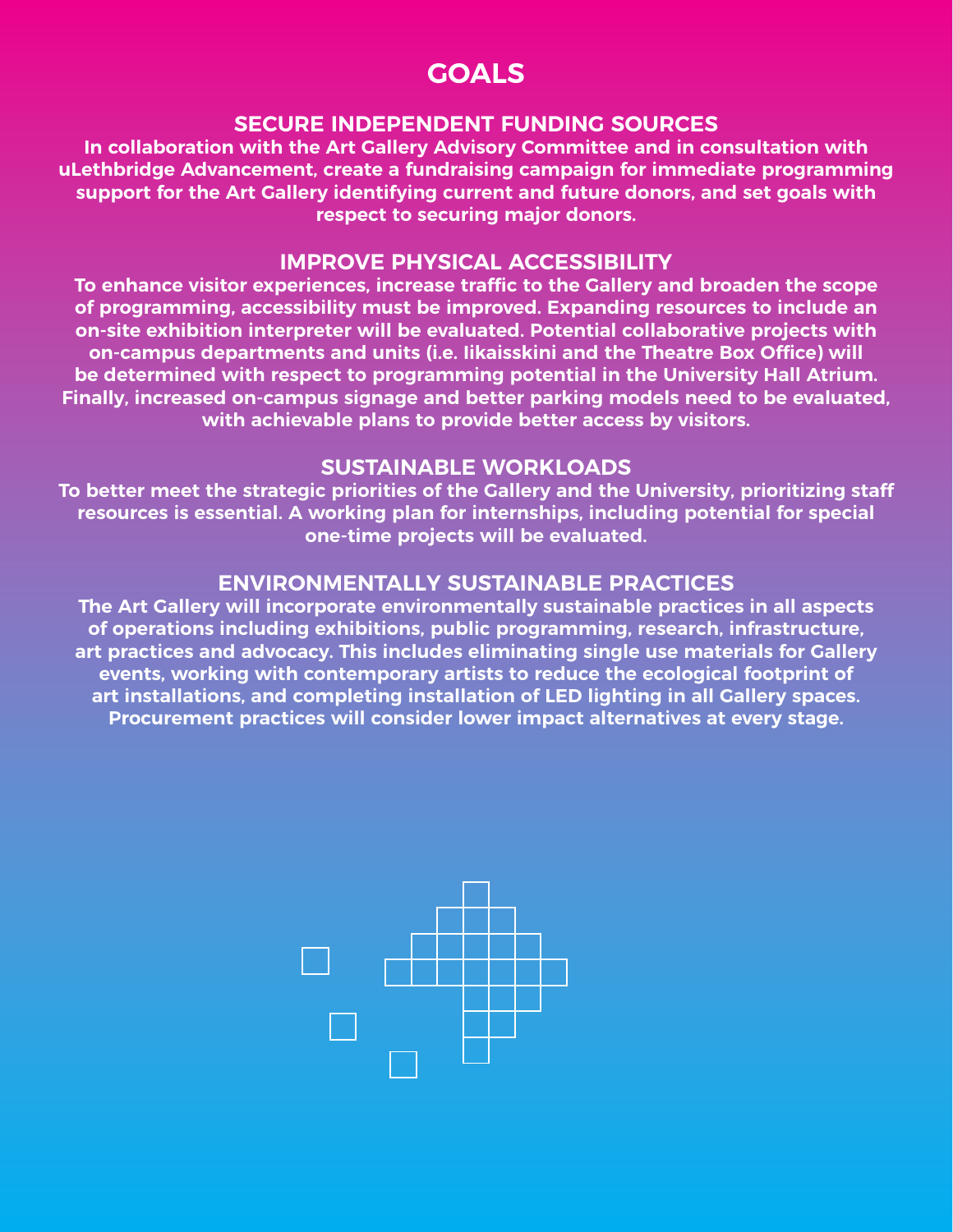## **CONTEXT**

**The University of Lethbridge has a liberal education mandate focused on expanding knowledge and viewpoints, integrating knowledge across disciplines, generating critical and creative thinking, and fostering community citizenship. All four of these pillars are core to the Art Gallery's approach to engaging audiences and to the goals of our exhibitions, public programs, publications, website, and permanent collection of art. The Art Gallery functions within the University of Lethbridge's mandate to support the exploration of complex ideas through the diversity of artists we work with and the art works we present, and our connection to emerging artists who will benefit directly from the diversity of programming and community connections offered here. The University of Lethbridge Art Gallery supports the University's strategic direction to "build internal community and enhance relationships with external communities" and plays a key role in the public face of the University.**